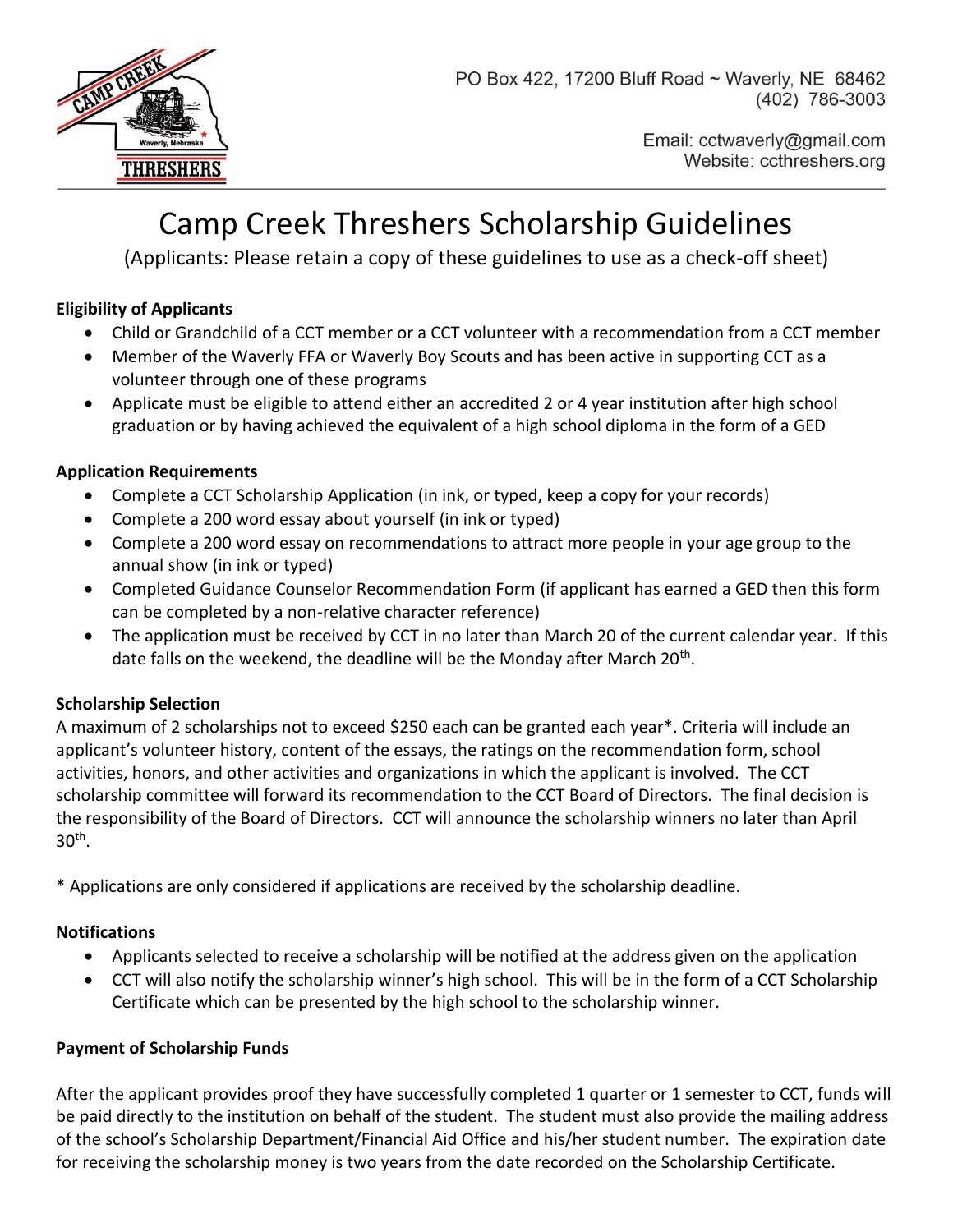

Email: cctwaverly@gmail.com Website: ccthreshers.org

#### **SCHOLARSHIP APPLICATION**

| ADDRESS:<br><u> 1980 - Johann Stein, marwolaethau (b. 1980)</u><br>EMAIL: |                                                                                                                 |                                                                                                                                                                                                                                                                                                                                                                    |                                                                                                                                                                                                                                                                                                                                                                             |  |  |  |  |  |
|---------------------------------------------------------------------------|-----------------------------------------------------------------------------------------------------------------|--------------------------------------------------------------------------------------------------------------------------------------------------------------------------------------------------------------------------------------------------------------------------------------------------------------------------------------------------------------------|-----------------------------------------------------------------------------------------------------------------------------------------------------------------------------------------------------------------------------------------------------------------------------------------------------------------------------------------------------------------------------|--|--|--|--|--|
| <b>PHONE:</b>                                                             |                                                                                                                 | $\begin{picture}(180,10) \put(0,0){\vector(1,0){100}} \put(15,0){\vector(1,0){100}} \put(15,0){\vector(1,0){100}} \put(15,0){\vector(1,0){100}} \put(15,0){\vector(1,0){100}} \put(15,0){\vector(1,0){100}} \put(15,0){\vector(1,0){100}} \put(15,0){\vector(1,0){100}} \put(15,0){\vector(1,0){100}} \put(15,0){\vector(1,0){100}} \put(15,0){\vector(1,0){100}}$ |                                                                                                                                                                                                                                                                                                                                                                             |  |  |  |  |  |
|                                                                           |                                                                                                                 |                                                                                                                                                                                                                                                                                                                                                                    |                                                                                                                                                                                                                                                                                                                                                                             |  |  |  |  |  |
|                                                                           |                                                                                                                 |                                                                                                                                                                                                                                                                                                                                                                    |                                                                                                                                                                                                                                                                                                                                                                             |  |  |  |  |  |
|                                                                           |                                                                                                                 | SCHOOL ACTIVITIES YOU HAVE BEEN INVOLVED IN DURING HIGH SCHOOL:                                                                                                                                                                                                                                                                                                    |                                                                                                                                                                                                                                                                                                                                                                             |  |  |  |  |  |
|                                                                           | <b>HONORS YOU HAVE RECEIVED:</b>                                                                                |                                                                                                                                                                                                                                                                                                                                                                    |                                                                                                                                                                                                                                                                                                                                                                             |  |  |  |  |  |
|                                                                           |                                                                                                                 |                                                                                                                                                                                                                                                                                                                                                                    |                                                                                                                                                                                                                                                                                                                                                                             |  |  |  |  |  |
|                                                                           |                                                                                                                 | ACTIVITES/ORGANIZATIONS INVOLVED IN OUTSIDE OF HIGH SCHOOL:                                                                                                                                                                                                                                                                                                        |                                                                                                                                                                                                                                                                                                                                                                             |  |  |  |  |  |
|                                                                           | WHAT HAS BEEN YOUR INVOLVEMENT WITH CCT?                                                                        |                                                                                                                                                                                                                                                                                                                                                                    |                                                                                                                                                                                                                                                                                                                                                                             |  |  |  |  |  |
|                                                                           |                                                                                                                 |                                                                                                                                                                                                                                                                                                                                                                    |                                                                                                                                                                                                                                                                                                                                                                             |  |  |  |  |  |
|                                                                           | <b>ANTICIPATED START DATE:</b>                                                                                  | MAJOR:                                                                                                                                                                                                                                                                                                                                                             |                                                                                                                                                                                                                                                                                                                                                                             |  |  |  |  |  |
|                                                                           | <b>Additional Application Requirements:</b>                                                                     |                                                                                                                                                                                                                                                                                                                                                                    |                                                                                                                                                                                                                                                                                                                                                                             |  |  |  |  |  |
| 3.                                                                        | 200 words not to exceed 1 page, in ink or typed)<br>minimum of 200 words not to exceed 1 page, in ink or typed) | completed recommendation form to Camp Creek Threshers address which is provided on the form.                                                                                                                                                                                                                                                                       | 1. Attach a short essay about you. This can include your future plans and how you would use the scholarship. (A minimum of<br>2. Attach a short essay on your recommendations for how CCT can attract people from your age group to the annual show. (A<br>Counselor Recommendation Form, give this form to your school Counselor to complete. Your Counselor must mail the |  |  |  |  |  |
|                                                                           |                                                                                                                 | Applicant Signature & Date: Applicant Signature & Date:                                                                                                                                                                                                                                                                                                            |                                                                                                                                                                                                                                                                                                                                                                             |  |  |  |  |  |
|                                                                           |                                                                                                                 | Please send this Application and the 2 essays (before March 20 <sup>th</sup> ) to:                                                                                                                                                                                                                                                                                 | <b>Camp Creek Threshers</b>                                                                                                                                                                                                                                                                                                                                                 |  |  |  |  |  |

**Attn: Scholarship Committee PO Box 422 Waverly, NE 68462**